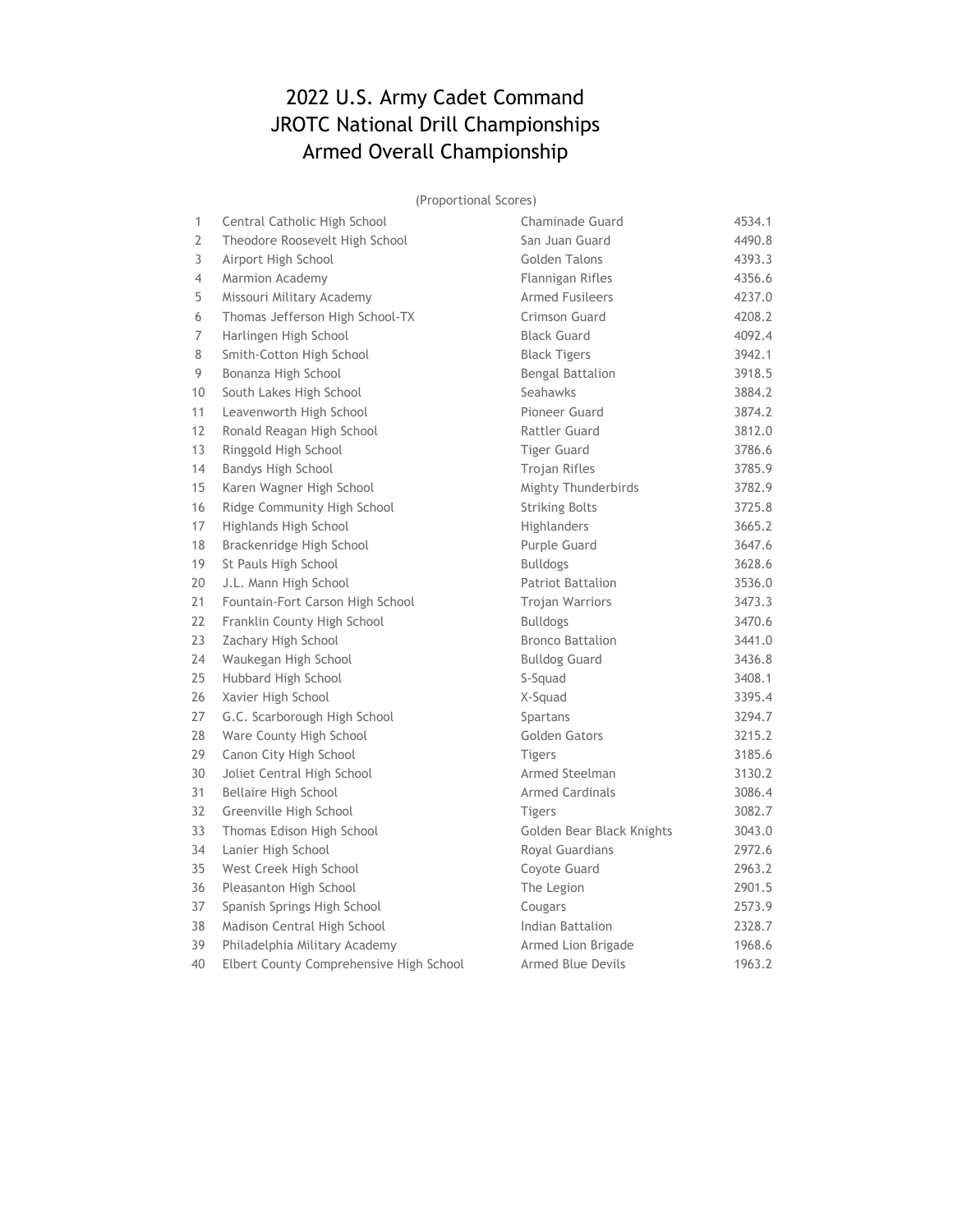# 2022 U.S. Army Cadet Command JROTC National Drill Championships Armed Inspection

| 1 Airport High School                      | Golden Talons             | 722 |
|--------------------------------------------|---------------------------|-----|
| 2 Marmion Academy                          | Flannigan Rifles          | 678 |
| 3 Theodore Roosevelt High School           | San Juan Guard            | 674 |
| 4 Smith-Cotton High School                 | <b>Black Tigers</b>       | 652 |
| 5 Thomas Jefferson High School-TX          | Crimson Guard             | 628 |
| 6 Central Catholic High School             | Chaminade Guard           | 626 |
| 7 Leavenworth High School                  | Pioneer Guard             | 618 |
| 8 Harlingen High School                    | <b>Black Guard</b>        | 610 |
| 9 Missouri Military Academy                | <b>Armed Fusileers</b>    | 591 |
| 10 West Creek High School                  | Coyote Guard              | 579 |
| 11 Ronald Reagan High School               | <b>Rattler Guard</b>      | 577 |
| 12 Karen Wagner High School                | Mighty Thunderbirds       | 572 |
| 13 Brackenridge High School                | Purple Guard              | 571 |
| 14 Ridge Community High School             | <b>Striking Bolts</b>     | 566 |
| 15 Highlands High School                   | Highlanders               | 566 |
| 16 Bandys High School                      | <b>Trojan Rifles</b>      | 560 |
| 17 Bonanza High School                     | <b>Bengal Battalion</b>   | 559 |
| 18 Waukegan High School                    | <b>Bulldog Guard</b>      | 554 |
| 19 Hubbard High School                     | S-Squad                   | 548 |
| 20 Xavier High School                      | X-Squad                   | 547 |
| 21 Pleasanton High School                  | The Legion                | 534 |
| 22 St Pauls High School                    | <b>Bulldogs</b>           | 532 |
| 23 Zachary High School                     | <b>Bronco Battalion</b>   | 522 |
| 24 J.L. Mann High School                   | <b>Patriot Battalion</b>  | 516 |
| 25 Spanish Springs High School             | Cougars                   | 509 |
| 26 South Lakes High School                 | Seahawks                  | 506 |
| 27 Franklin County High School             | <b>Bulldogs</b>           | 504 |
| 28 G.C. Scarborough High School            | Spartans                  | 501 |
| 29 Fountain-Fort Carson High School        | <b>Trojan Warriors</b>    | 493 |
| 30 Ringgold High School                    | <b>Tiger Guard</b>        | 483 |
| 31 Bellaire High School                    | <b>Armed Cardinals</b>    | 467 |
| 32 Elbert County Comprehensive High School | <b>Armed Blue Devils</b>  | 462 |
| 33 Joliet Central High School              | Armed Steelman            | 444 |
| 34 Thomas Edison High School               | Golden Bear Black Knights | 440 |
| 35 Madison Central High School             | Indian Battalion          | 439 |
| 36 Canon City High School                  | <b>Tigers</b>             | 430 |
| 37 Greenville High School                  | <b>Tigers</b>             | 426 |
| 38 Lanier High School                      | Royal Guardians           | 409 |
| 39 Ware County High School                 | Golden Gators             | 404 |
| 40 Philadelphia Military Academy           | Armed Lion Brigade        | 391 |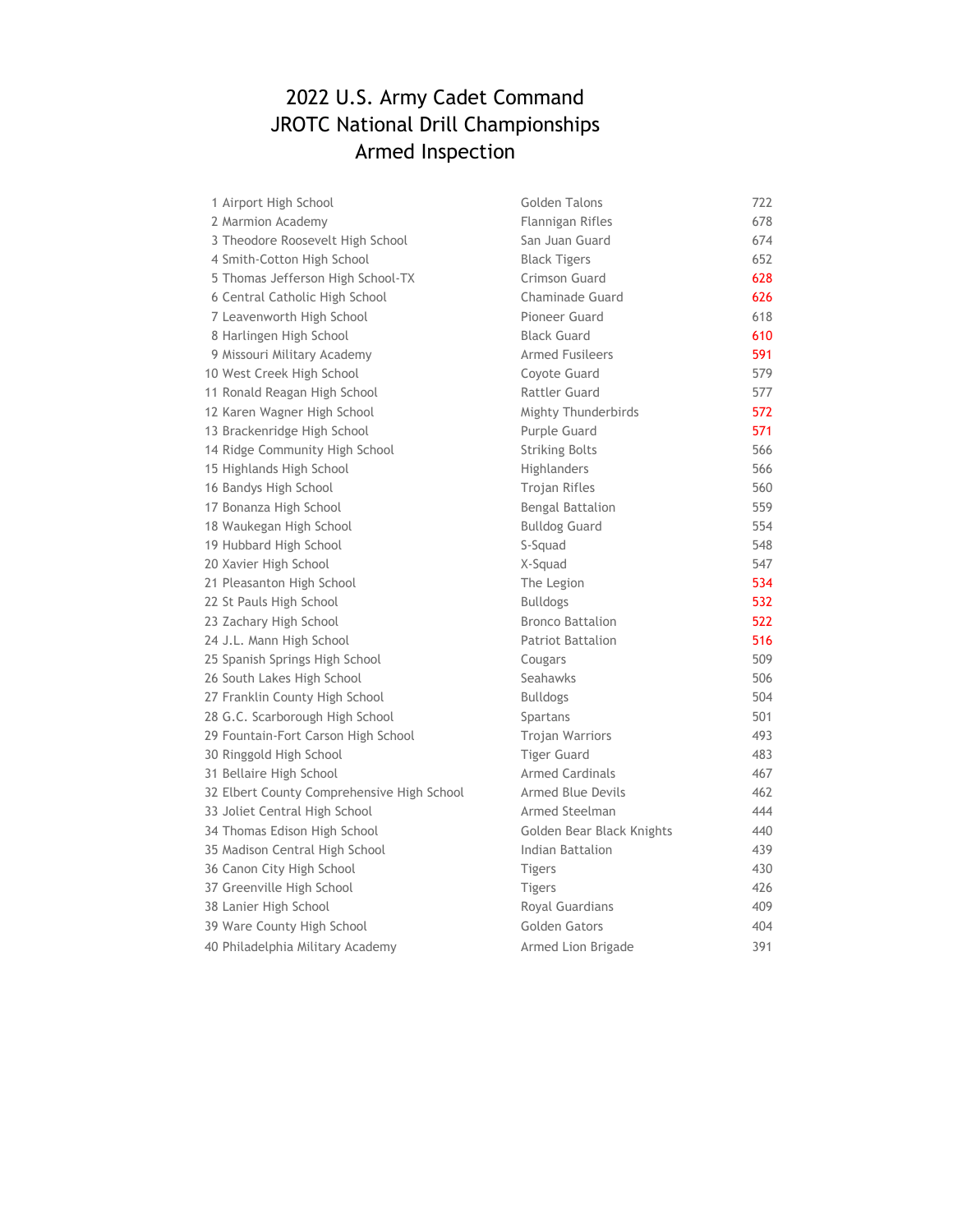# 2022 U.S. Army Cadet Command JROTC National Drill Championships Armed Regulation

| 1 Theodore Roosevelt High School           | San Juan Guard            | 903 |
|--------------------------------------------|---------------------------|-----|
| 2 Central Catholic High School             | Chaminade Guard           | 900 |
| 3 Missouri Military Academy                | <b>Armed Fusileers</b>    | 872 |
| 4 Marmion Academy                          | Flannigan Rifles          | 837 |
| 5 Airport High School                      | <b>Golden Talons</b>      | 810 |
| 6 South Lakes High School                  | Seahawks                  | 788 |
| 7 Ridge Community High School              | <b>Striking Bolts</b>     | 768 |
| 8 Bonanza High School                      | <b>Bengal Battalion</b>   | 730 |
| 9 Harlingen High School                    | <b>Black Guard</b>        | 725 |
| 10 St Pauls High School                    | <b>Bulldogs</b>           | 722 |
| 11 Karen Wagner High School                | Mighty Thunderbirds       | 705 |
| 12 Elbert County Comprehensive High School | <b>Armed Blue Devils</b>  | 686 |
| 13 West Creek High School                  | Coyote Guard              | 673 |
| 14 Smith-Cotton High School                | <b>Black Tigers</b>       | 673 |
| 15 Zachary High School                     | <b>Bronco Battalion</b>   | 666 |
| 16 Brackenridge High School                | Purple Guard              | 659 |
| 17 Thomas Jefferson High School-TX         | Crimson Guard             | 657 |
| 18 Madison Central High School             | Indian Battalion          | 643 |
| 19 Ringgold High School                    | <b>Tiger Guard</b>        | 638 |
| 20 Ronald Reagan High School               | Rattler Guard             | 626 |
| 21 Spanish Springs High School             | Cougars                   | 610 |
| 22 Franklin County High School             | <b>Bulldogs</b>           | 610 |
| 23 Bandys High School                      | Trojan Rifles             | 605 |
| 24 Leavenworth High School                 | Pioneer Guard             | 597 |
| 25 Xavier High School                      | X-Squad                   | 597 |
| 26 Highlands High School                   | Highlanders               | 595 |
| 27 Greenville High School                  | <b>Tigers</b>             | 581 |
| 28 Hubbard High School                     | S-Squad                   | 565 |
| 29 Fountain-Fort Carson High School        | <b>Trojan Warriors</b>    | 554 |
| 30 J.L. Mann High School                   | Patriot Battalion         | 510 |
| 31 Joliet Central High School              | Armed Steelman            | 510 |
| 32 G.C. Scarborough High School            | Spartans                  | 490 |
| 33 Canon City High School                  | <b>Tigers</b>             | 475 |
| 34 Bellaire High School                    | <b>Armed Cardinals</b>    | 475 |
| 35 Waukegan High School                    | <b>Bulldog Guard</b>      | 470 |
| 36 Ware County High School                 | <b>Golden Gators</b>      | 428 |
| 37 Philadelphia Military Academy           | Armed Lion Brigade        | 409 |
| 38 Thomas Edison High School               | Golden Bear Black Knights | 396 |
| 39 Pleasanton High School                  | The Legion                | 387 |
| 40 Lanier High School                      | Royal Guardians           | 334 |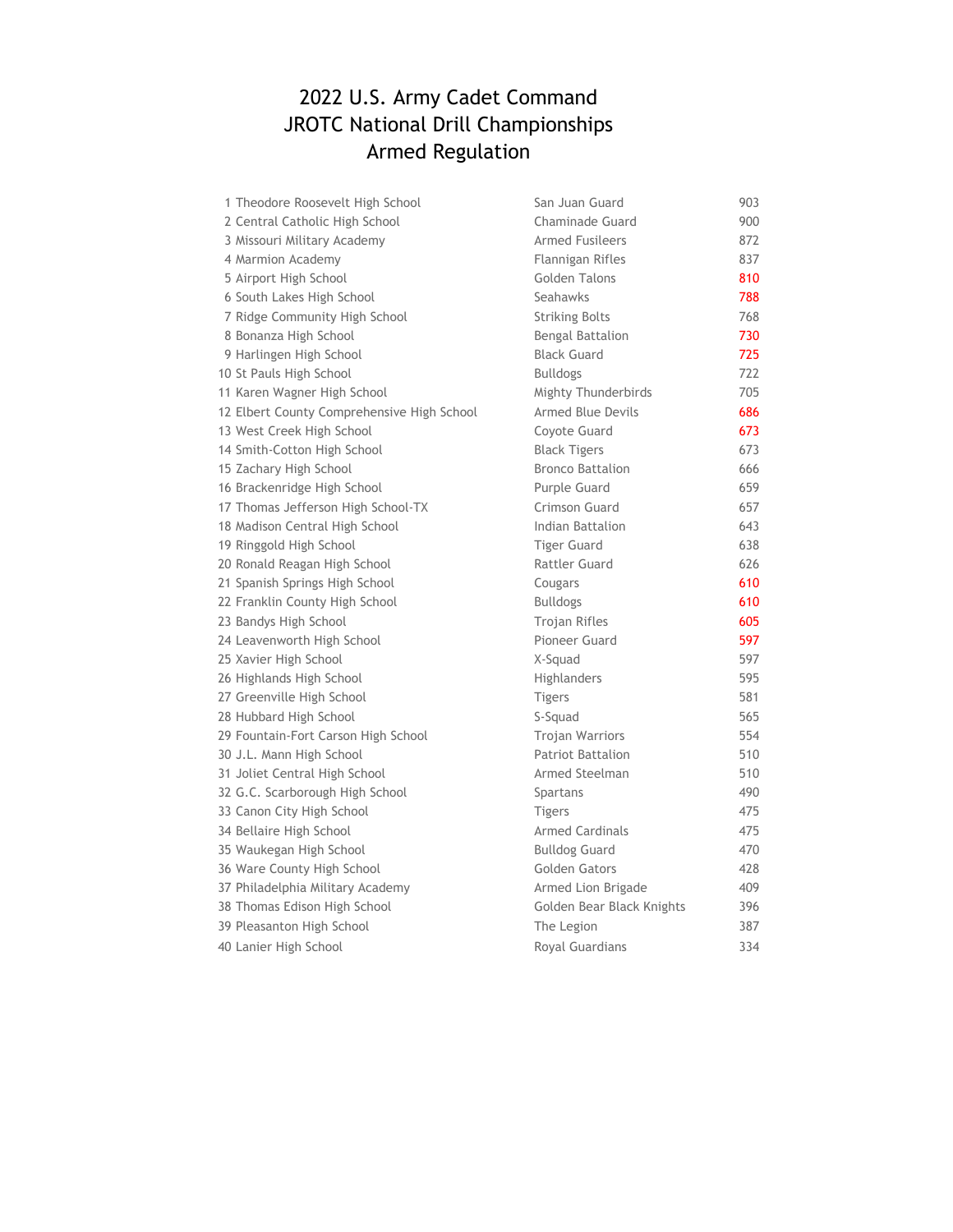#### 2022 U.S. Army Cadet Command JROTC National Drill Championships Armed Color Guard

| 1 Central Catholic High School             | Chaminade Guard           | 862 |
|--------------------------------------------|---------------------------|-----|
| 2 West Creek High School                   | Coyote Guard              | 795 |
| 3 Thomas Jefferson High School-TX          | Crimson Guard             | 784 |
| 4 Bonanza High School                      | Bengal Battalion          | 762 |
| 5 Airport High School                      | <b>Golden Talons</b>      | 744 |
| 6 Ringgold High School                     | <b>Tiger Guard</b>        | 723 |
| 7 Theodore Roosevelt High School           | San Juan Guard            | 712 |
| 8 Harlingen High School                    | <b>Black Guard</b>        | 708 |
| 9 Highlands High School                    | <b>Highlanders</b>        | 706 |
| 10 Smith-Cotton High School                | <b>Black Tigers</b>       | 705 |
| 11 Missouri Military Academy               | <b>Armed Fusileers</b>    | 696 |
| 12 Marmion Academy                         | Flannigan Rifles          | 694 |
| 13 South Lakes High School                 | Seahawks                  | 693 |
| 14 J.L. Mann High School                   | <b>Patriot Battalion</b>  | 690 |
| 15 Ronald Reagan High School               | Rattler Guard             | 689 |
| 16 Leavenworth High School                 | Pioneer Guard             | 684 |
| 17 Ware County High School                 | Golden Gators             | 677 |
| 18 Fountain-Fort Carson High School        | Trojan Warriors           | 666 |
| 19 Canon City High School                  | <b>Tigers</b>             | 666 |
| 20 Thomas Edison High School               | Golden Bear Black Knights | 659 |
| 21 Spanish Springs High School             | Cougars                   | 659 |
| 22 Lanier High School                      | Royal Guardians           | 659 |
| 23 St Pauls High School                    | <b>Bulldogs</b>           | 656 |
| 24 Bandys High School                      | Trojan Rifles             | 652 |
| 25 Brackenridge High School                | Purple Guard              | 632 |
| 26 Karen Wagner High School                | Mighty Thunderbirds       | 628 |
| 27 Joliet Central High School              | Armed Steelman            | 622 |
| 28 G.C. Scarborough High School            | Spartans                  | 604 |
| 29 Waukegan High School                    | <b>Bulldog Guard</b>      | 595 |
| 30 Franklin County High School             | <b>Bulldogs</b>           | 582 |
| 31 Bellaire High School                    | <b>Armed Cardinals</b>    | 579 |
| 32 Philadelphia Military Academy           | Armed Lion Brigade        | 557 |
| 33 Zachary High School                     | <b>Bronco Battalion</b>   | 550 |
| 34 Madison Central High School             | Indian Battalion          | 535 |
| 35 Xavier High School                      | X-Squad                   | 522 |
| 36 Hubbard High School                     | S-Squad                   | 511 |
| 37 Ridge Community High School             | <b>Striking Bolts</b>     | 502 |
| 38 Pleasanton High School                  | The Legion                | 485 |
| 39 Greenville High School                  | <b>Tigers</b>             | 480 |
| 40 Elbert County Comprehensive High School | <b>Armed Blue Devils</b>  | 204 |
|                                            |                           |     |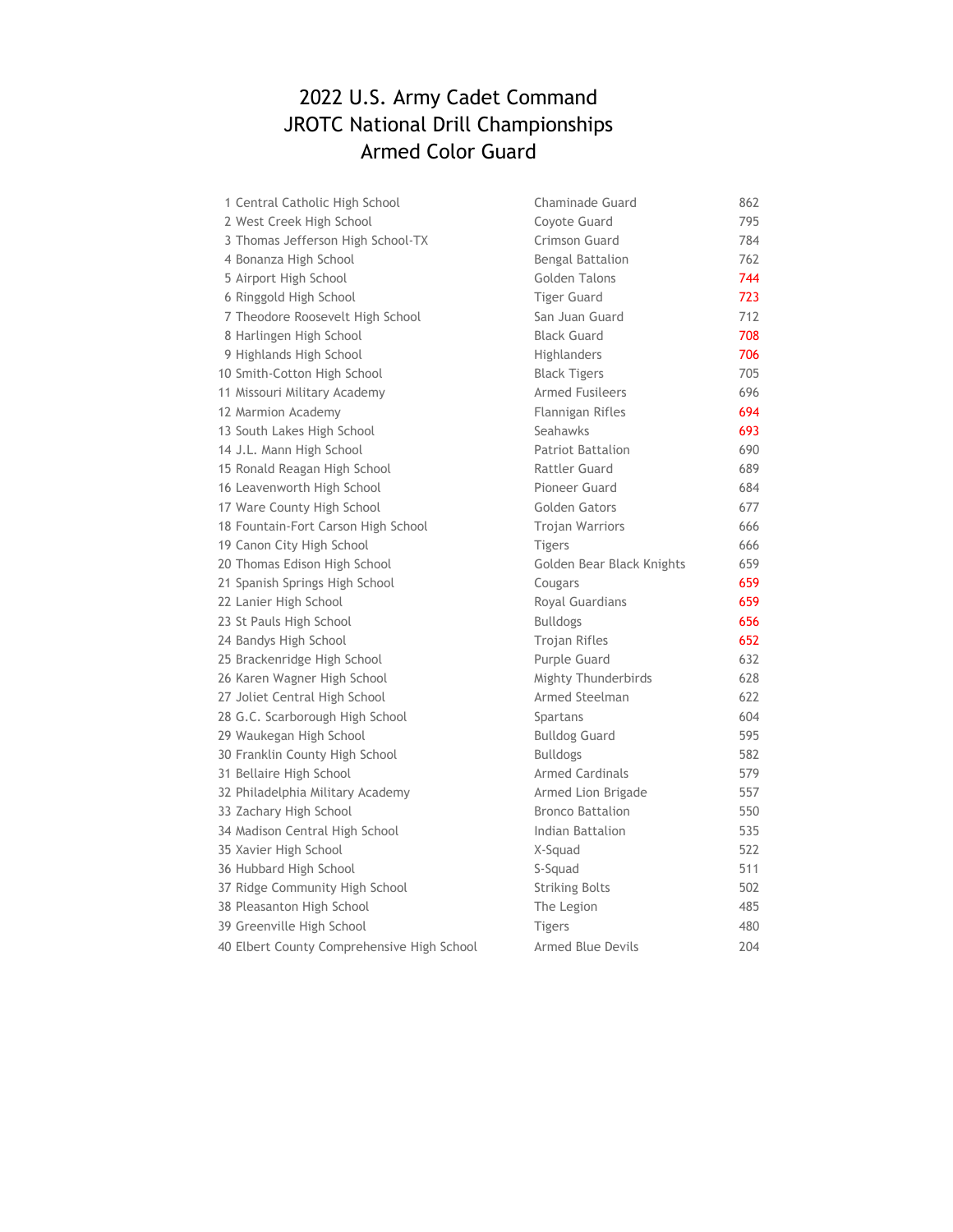# 2022 U.S. Army Cadet Command JROTC National Drill Championships Armed Exhibition

| 1 Thomas Jefferson High School-TX   | Crimson Guard             | 940 |
|-------------------------------------|---------------------------|-----|
| 2 Theodore Roosevelt High School    | San Juan Guard            | 924 |
| 3 Marmion Academy                   | Flannigan Rifles          | 902 |
| 4 Bandys High School                | <b>Trojan Rifles</b>      | 896 |
| 5 Harlingen High School             | <b>Black Guard</b>        | 885 |
| 6 Ringgold High School              | <b>Tiger Guard</b>        | 885 |
| 7 Missouri Military Academy         | <b>Armed Fusileers</b>    | 883 |
| 8 Leavenworth High School           | Pioneer Guard             | 863 |
| 9 Central Catholic High School      | Chaminade Guard           | 860 |
| 10 Airport High School              | Golden Talons             | 847 |
| 11 Ridge Community High School      | <b>Striking Bolts</b>     | 835 |
| 12 Waukegan High School             | <b>Bulldog Guard</b>      | 833 |
| 13 Ronald Reagan High School        | <b>Rattler Guard</b>      | 832 |
| 14 J.L. Mann High School            | <b>Patriot Battalion</b>  | 815 |
| 15 Hubbard High School              | S-Squad                   | 811 |
| 16 Ware County High School          | Golden Gators             | 809 |
| 17 South Lakes High School          | Seahawks                  | 808 |
| 18 Karen Wagner High School         | Mighty Thunderbirds       | 800 |
| 19 Franklin County High School      | <b>Bulldogs</b>           | 793 |
| 20 Fountain-Fort Carson High School | <b>Trojan Warriors</b>    | 776 |
| 21 Smith-Cotton High School         | <b>Black Tigers</b>       | 770 |
| 22 G.C. Scarborough High School     | Spartans                  | 760 |
| 23 Xavier High School               | X-Squad                   | 757 |
| 24 Bonanza High School              | <b>Bengal Battalion</b>   | 751 |
| 25 Highlands High School            | Highlanders               | 745 |
| 26 Brackenridge High School         | Purple Guard              | 739 |
| 27 Greenville High School           | <b>Tigers</b>             | 732 |
| 28 Lanier High School               | Royal Guardians           | 730 |
| 29 Zachary High School              | <b>Bronco Battalion</b>   | 723 |
| 30 Canon City High School           | <b>Tigers</b>             | 715 |
| 31 Bellaire High School             | <b>Armed Cardinals</b>    | 684 |
| 32 St Pauls High School             | <b>Bulldogs</b>           | 683 |
| 33 Thomas Edison High School        | Golden Bear Black Knights | 680 |
| 34 Joliet Central High School       | Armed Steelman            | 665 |
| 35 Pleasanton High School           | The Legion                | 646 |
|                                     |                           |     |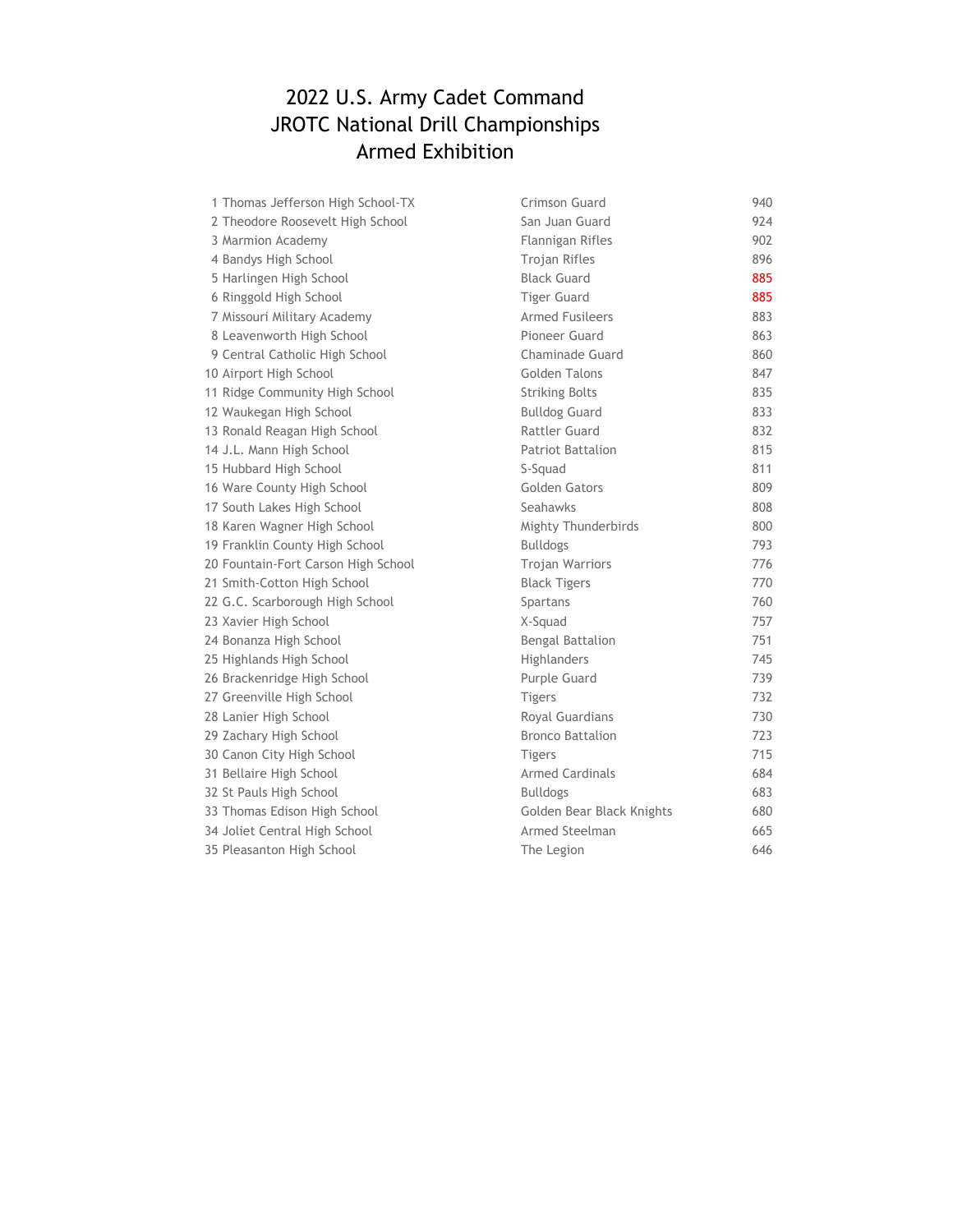# Armed Solo Exhibition 2022 U.S. Army Cadet Command JROTC National Drill Championships

| 1            | Theodore Roosevelt High School   | San Juan Guard (Gonzalez)        | 723 |
|--------------|----------------------------------|----------------------------------|-----|
| $\mathbf{2}$ | <b>Marmion Academy</b>           | Flannigan Rifles (Carlton)       | 647 |
| 3            | Ware County High School          | Golden Gators (Fulton)           | 609 |
| 4            | Waukegan High School             | Bulldog Guard (Maldonado)        | 605 |
| 5            | Ronald Reagan High School        | Rattler Guard (Dorgan)           | 599 |
| 6            | Zachary High School              | <b>Bronco Battalion (Turner)</b> | 597 |
| 7            | Missouri Military Academy        | Armed Fusileers (Tong)           | 597 |
| 8            | Xavier High School               | X-Squad (Zhispon, Kevin)         | 590 |
| 9            | Central Catholic High School     | Chaminade Guard (Cantu)          | 587 |
| 10           | <b>Bandys High School</b>        | Trojan Rifles (Franco)           | 559 |
| 11           | Harlingen High School            | Black Guard (Delgado)            | 557 |
| 12           | Hubbard High School              | S-Squad (Ochoa)                  | 557 |
| 13           | South Lakes High School          | Seahawks (Guilloteau)            | 551 |
| 14           | Airport High School              | Golden Talons (Staubas)          | 546 |
| 15           | Fountain-Fort Carson High School | Trojan Warriors (Harling)        | 527 |
| 16           | J.L. Mann High School            | Patriot Battalion (Lee)          | 527 |
| 17           | Leavenworth High School          | Pioneer Guard (Claire)           | 526 |
| 18           | Ringgold High School             | Tiger Guard (Maxwell)            | 474 |
| 19           | Franklin County High School      | Bulldogs (Wallace)               | 435 |
| 20           | Canon City High School           | Tigers (Hall)                    | 432 |
| 21           | Karen Wagner High School         | Mighty Thunderbirds (Lara)       | 403 |
| 22           | Ridge Community High School      | <b>Striking Bolts (Dame)</b>     | 393 |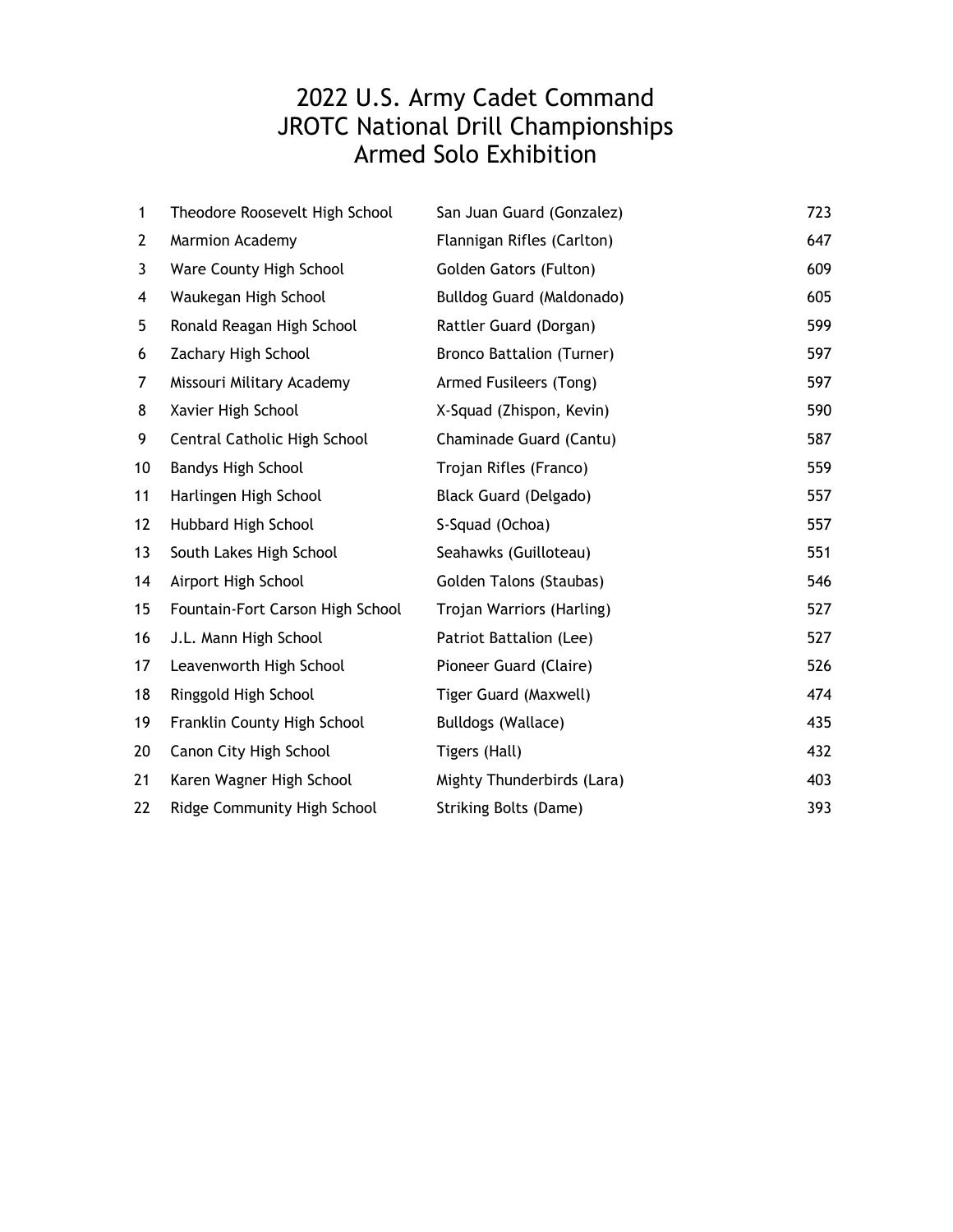#### 2022 U.S. Army Cadet Command JROTC National Drill Championships Armed Dual Exhibition

| 1  | Marmion Academy                  | Flannigan Rifles (Kubitz & Bayer)        | 709 |
|----|----------------------------------|------------------------------------------|-----|
| 2  | Central Catholic High School     | Chaminade Guard (Guzman & Estes)         | 660 |
| 3  | Ringgold High School             | Tiger Guard (Cranfield & Allmond)        | 633 |
| 4  | J.L. Mann High School            | Patriot Battalion (McAdams & Lee)        | 629 |
| 5  | Ware County High School          | Golden Gators (Fulton & Paytee)          | 621 |
| 6  | Leavenworth High School          | Pioneer Guard (Fick & Sullivan)          | 586 |
| 7  | Ridge Community High School      | Striking Bolts (Checkinson & Henderson)  | 580 |
| 8  | South Lakes High School          | Seahawks (Guilloteau & Impellizeri)      | 548 |
| 9  | Zachary High School              | Bronco Battalion (Selders & Grant)       | 544 |
| 10 | Franklin County High School      | Bulldogs (Johnson & Ward)                | 536 |
| 11 | Xavier High School               | X-Squad (Zhispon & Walker)               | 531 |
| 12 | Missouri Military Academy        | Armed Fusileers (Tong & Williams)        | 526 |
| 13 | Hubbard High School              | S-Squad (Carrillo & Pintor)              | 520 |
| 14 | Bandys High School               | Trojan Rifles (Franco & Goodykoontz)     | 517 |
| 15 | Airport High School              | Golden Talons (Moore & Stubaus)          | 505 |
| 16 | Karen Wagner High School         | Mighty Thunderbirds (Saunders & Berumen) | 473 |
| 17 | Greenville High School           | Tigers (Pryor & Taylor)                  | 472 |
| 18 | Canon City High School           | Tigers (Clemmons & Grosch)               | 424 |
| 19 | Fountain-Fort Carson High School | Trojan Warriors (Farmer & Thibou)        | 406 |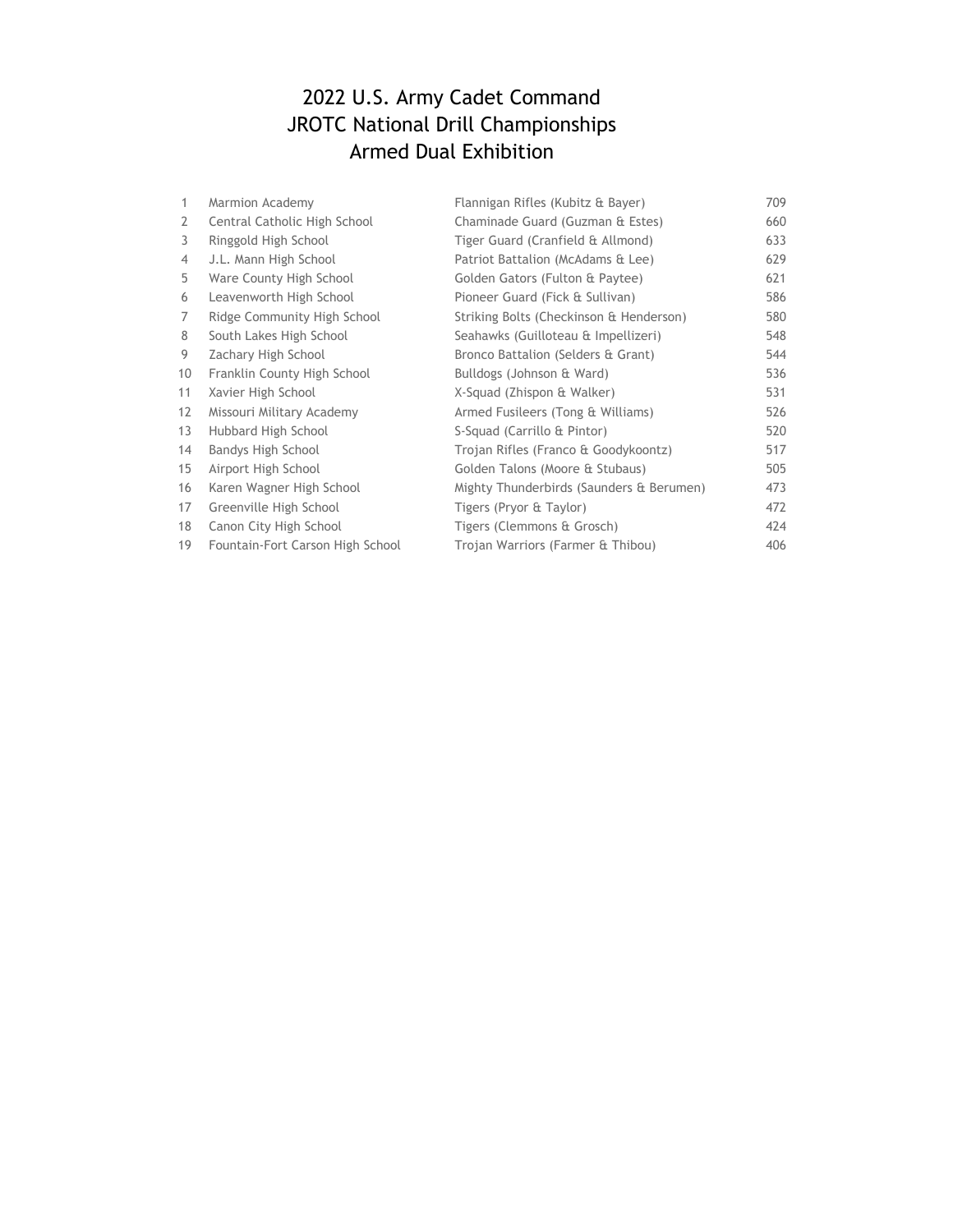# 2022 U.S. Army Cadet Command JROTC National Drill Championships Unarmed Overall Championship

(Proportional Scores)

| 1  | Theodore Roosevelt High School          | Riderettes                 | 4558.1 |
|----|-----------------------------------------|----------------------------|--------|
| 2  | Ridge Community High School             | Lady Bolts                 | 4435.2 |
| 3  | Thomas Jefferson High School-TX         | Crimson Brigade            | 4425.7 |
| 4  | North Miami Beach Senior High School    | Lady Chargers              | 4401.8 |
| 5  | North Salem High School                 | Lady Vikings               | 4306.2 |
| 6  | West Creek High School                  | Coyote Pride               | 4293.2 |
| 7  | Ronald Reagan High School               | <b>Diamondback</b>         | 4274.2 |
| 8  | Mansfield High School                   | <b>Fighting Tigers</b>     | 4235.0 |
| 9  | Blythewood High School                  | <b>Bengals</b>             | 4209.2 |
| 10 | Winston Churchill High School           | Queen's Guard              | 4115.2 |
| 11 | Leavenworth High School                 | Cavalry Angels             | 4033.9 |
| 12 | Karen Wagner High School                | Lady Thunderbirds          | 4003.0 |
| 13 | Thomas Jefferson High School-CO         | Spartans                   | 3979.7 |
| 14 | Brackenridge High School                | Golden Eagles              | 3941.3 |
| 15 | Grovetown High School                   | Warriors                   | 3921.7 |
| 16 | Smith-Cotton High School                | <b>Gold Tigers</b>         | 3907.1 |
| 17 | Enloe High School                       | <b>Blue Diamonds</b>       | 3829.9 |
| 18 | West Port High School                   | Wolf Pack                  | 3828.5 |
| 19 | Waukegan High School                    | Bulldog Reign              | 3691.9 |
| 20 | Montgomery Central High School          | Chief's Guard              | 3678.0 |
| 21 | Missouri Military Academy               | <b>Unarmed Fusileers</b>   | 3642.8 |
| 22 | Petal High School                       | <b>Unarmed Panthers</b>    | 3624.1 |
| 23 | Hubbard High School                     | <b>Black Sheep</b>         | 3614.8 |
| 24 | Alamo Heights High School               | Golden Mules               | 3511.1 |
| 25 | G.C. Scarborough High School            | Lady Spartans              | 3468.0 |
| 26 | Pleasanton High School                  | Eagle Pride                | 3423.0 |
| 27 | Enterprise High School                  | Belles of the Blue Knights | 3368.4 |
| 28 | Murphy High School                      | Panther Battalion          | 3278.2 |
| 29 | West Brunswick High School              | <b>Trojan Pride</b>        | 3268.3 |
| 30 | Spotsylvania High School                | Knight Battalion           | 3236.5 |
| 31 | Hillcrest High School                   | Patriots                   | 3128.0 |
| 32 | Bellaire High School                    | <b>Unarmed Cardinals</b>   | 3097.0 |
| 33 | Chattahoochee County High School        | <b>Panther Battalion</b>   | 2866.3 |
| 34 | North Valley Military Institute         | <b>Golden State Hawks</b>  | 2787.2 |
| 35 | Joliet West High School                 | <b>Tigers</b>              | 2729.8 |
| 36 | Martin Luther King High School          | Cougars                    | 2443.1 |
| 37 | Joliet Central High School              | <b>Unarmed Steelman</b>    | 2387.0 |
| 38 | Elbert County Comprehensive High School | <b>Unarmed Blue Devils</b> | 2008.4 |
| 39 | Philadelphia Military Academy           | Unarmed Lion Brigade       | 1962.7 |
| 40 | Burbank High School                     | <b>Bulldogs</b>            | 1185.5 |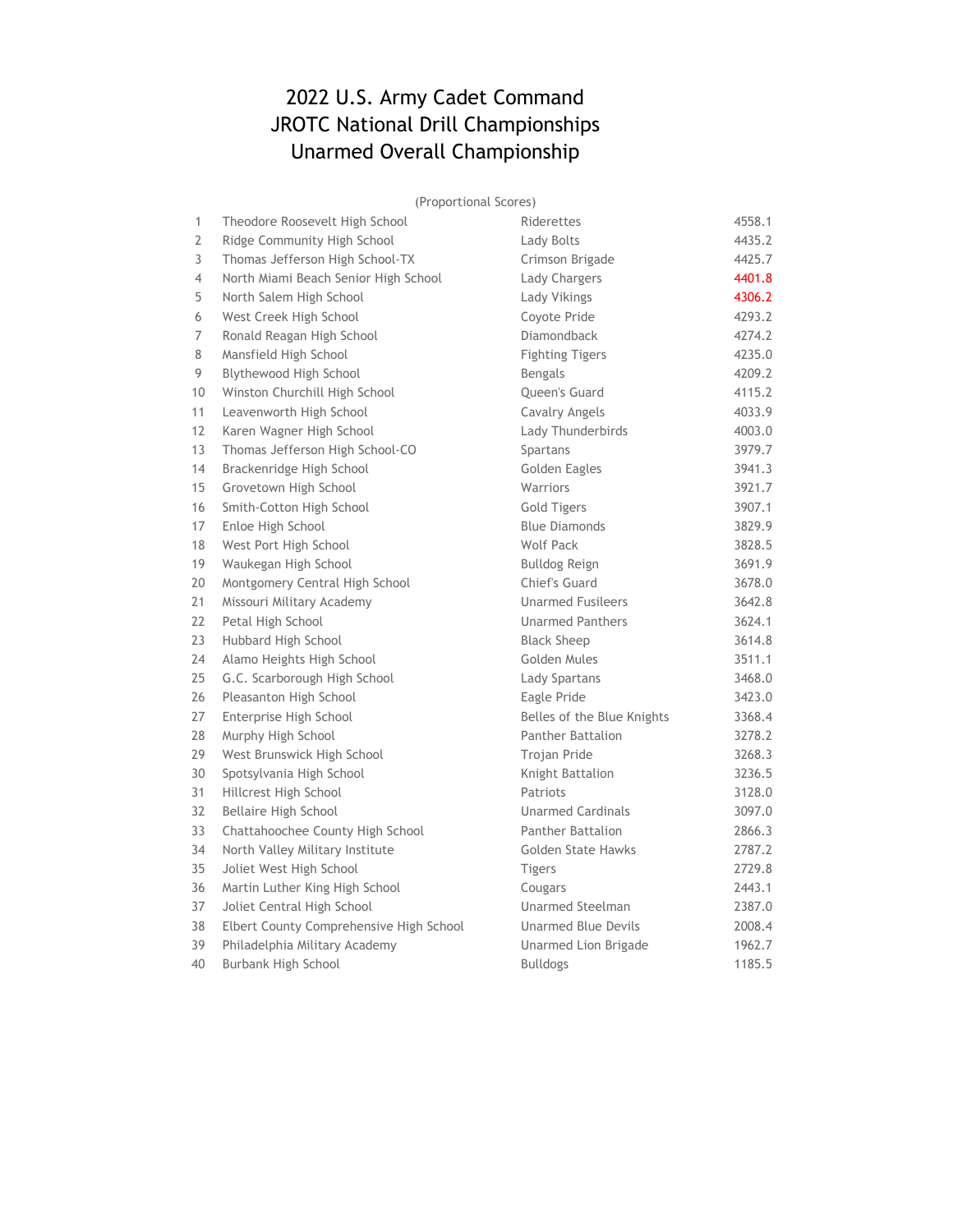# 2022 U.S. Army Cadet Command JROTC National Drill Championships Unarmed Inspection

| 1 Ronald Reagan High School                | Diamondback                | 670      |
|--------------------------------------------|----------------------------|----------|
| 2 Theodore Roosevelt High School           | Riderettes                 | 664      |
| 3 Winston Churchill High School            | Queen's Guard              | 624      |
| 4 Mansfield High School                    | <b>Fighting Tigers</b>     | 613      |
| 5 North Miami Beach Senior High School     | Lady Chargers              | 606      |
| 6 Blythewood High School                   | <b>Bengals</b>             | 606      |
| 7 West Creek High School                   | Coyote Pride               | 604      |
| 8 Thomas Jefferson High School-TX          | Crimson Brigade            | 593      |
| 9 Grovetown High School                    | Warriors                   | 593      |
| 10 Ridge Community High School             | Lady Bolts                 | 592      |
| 11 Smith-Cotton High School                | Gold Tigers                | 573      |
| 12 Leavenworth High School                 | Cavalry Angels             | 563      |
| 13 Brackenridge High School                | Golden Eagles              | 550      |
| 14 North Salem High School                 | Lady Vikings               | 539      |
| 15 Karen Wagner High School                | Lady Thunderbirds          | 539      |
| 16 Petal High School                       | <b>Unarmed Panthers</b>    | 535      |
| 17 Waukegan High School                    | <b>Bulldog Reign</b>       | 529      |
| 18 Pleasanton High School                  | Eagle Pride                | 526      |
| 19 Thomas Jefferson High School-CO         | Spartans                   | 523      |
| 20 Enloe High School                       | <b>Blue Diamonds</b>       | 517      |
| 21 West Port High School                   | <b>Wolf Pack</b>           | 514      |
| 22 G.C. Scarborough High School            | Lady Spartans              | 508      |
| 23 Spotsylvania High School                | Knight Battalion           | 507      |
| 24 Montgomery Central High School          | Chief's Guard              | 490      |
| 25 Elbert County Comprehensive High School | <b>Unarmed Blue Devils</b> | 488      |
| 26 Missouri Military Academy               | <b>Unarmed Fusileers</b>   | 487      |
| 27 Chattahoochee County High School        | Panther Battalion          | 480      |
| 28 Murphy High School                      | Panther Battalion          | 477      |
| 29 Joliet West High School                 | <b>Tigers</b>              | 477      |
| 30 North Valley Military Institute         | <b>Golden State Hawks</b>  | 475      |
| 31 Alamo Heights High School               | Golden Mules               | 474      |
| 32 Hillcrest High School                   | Patriots                   | 472      |
| 33 Martin Luther King High School          | Cougars                    | 470      |
| 34 Enterprise High School                  | Belles of the Blue Knights | 457      |
| 35 Bellaire High School                    | <b>Unarmed Cardinals</b>   | 454      |
| 36 West Brunswick High School              | Trojan Pride               | 448      |
| 37 Hubbard High School                     | <b>Black Sheep</b>         | 445      |
| 38 Joliet Central High School              | <b>Unarmed Steelman</b>    | 384      |
| 39 Philadelphia Military Academy           | Unarmed Lion Brigade       | 286      |
| 40 Burbank High School                     | <b>Bulldogs</b>            | $\Omega$ |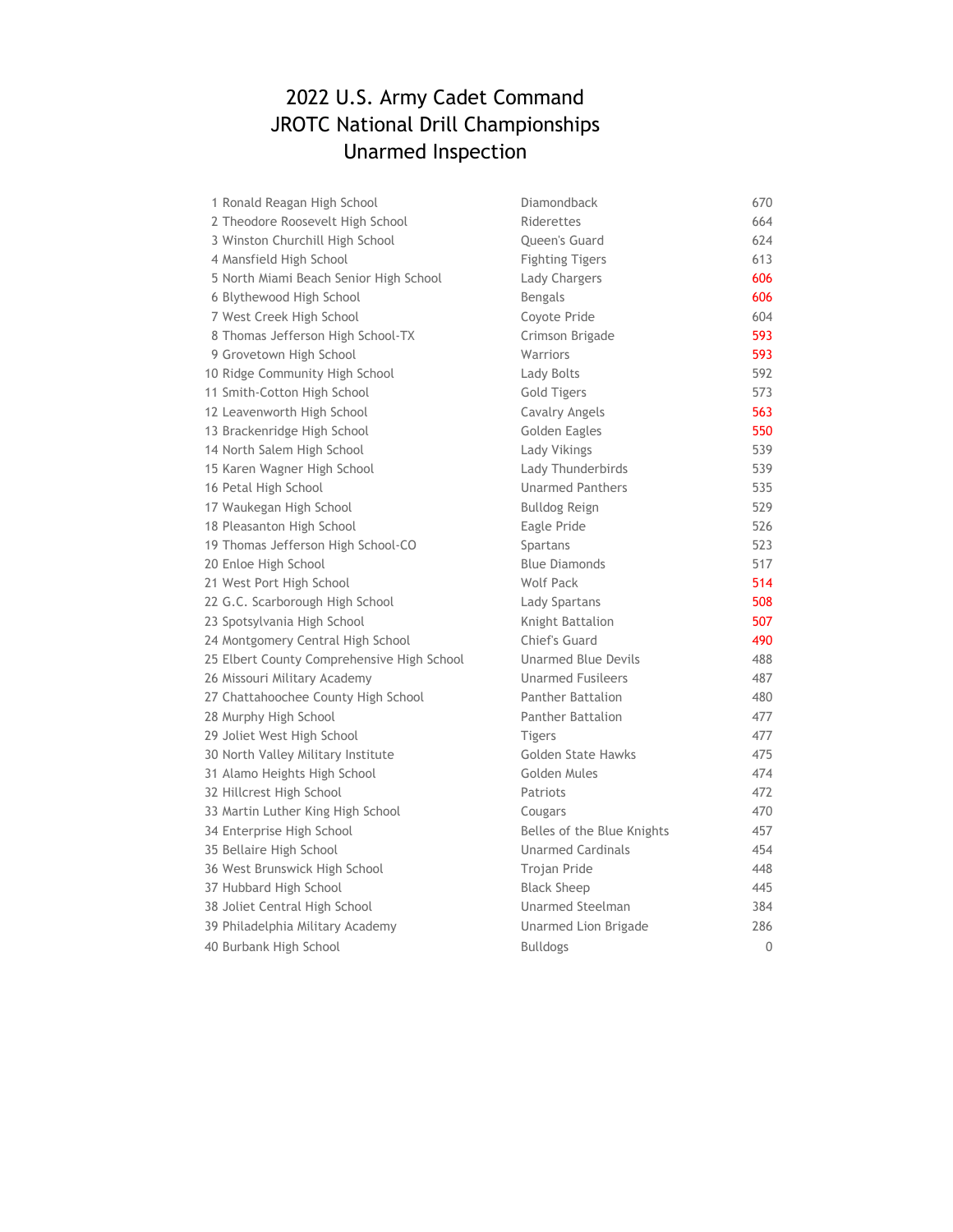# 2022 U.S. Army Cadet Command JROTC National Drill Championships Unarmed Regulation

| 1 North Salem High School                 | Lady Vikings                | 898 |
|-------------------------------------------|-----------------------------|-----|
| 2 North Miami Beach Senior High School    | Lady Chargers               | 878 |
| 3 West Port High School                   | <b>Wolf Pack</b>            | 870 |
| 4 Theodore Roosevelt High School          | Riderettes                  | 857 |
| 5 West Creek High School                  | Coyote Pride                | 849 |
| 6 Elbert County Comprehensive High School | <b>Unarmed Blue Devils</b>  | 849 |
| 7 Mansfield High School                   | <b>Fighting Tigers</b>      | 839 |
| 8 Thomas Jefferson High School-TX         | Crimson Brigade             | 837 |
| 9 Ridge Community High School             | Lady Bolts                  | 837 |
| 10 Petal High School                      | <b>Unarmed Panthers</b>     | 827 |
| 11 Smith-Cotton High School               | <b>Gold Tigers</b>          | 815 |
| 12 Winston Churchill High School          | Queen's Guard               | 790 |
| 13 Blythewood High School                 | Bengals                     | 790 |
| 14 Karen Wagner High School               | Lady Thunderbirds           | 789 |
| 15 Grovetown High School                  | Warriors                    | 778 |
| 16 Hubbard High School                    | <b>Black Sheep</b>          | 777 |
| 17 Ronald Reagan High School              | <b>Diamondback</b>          | 769 |
| 18 Montgomery Central High School         | Chief's Guard               | 764 |
| 19 Missouri Military Academy              | <b>Unarmed Fusileers</b>    | 756 |
| 20 Thomas Jefferson High School-CO        | Spartans                    | 751 |
| 21 Alamo Heights High School              | Golden Mules                | 742 |
| 22 Pleasanton High School                 | Eagle Pride                 | 742 |
| 23 Joliet West High School                | <b>Tigers</b>               | 737 |
| 24 Chattahoochee County High School       | <b>Panther Battalion</b>    | 737 |
| 25 G.C. Scarborough High School           | Lady Spartans               | 730 |
| 26 Brackenridge High School               | Golden Eagles               | 723 |
| 27 Enterprise High School                 | Belles of the Blue Knights  | 720 |
| 28 Enloe High School                      | <b>Blue Diamonds</b>        | 705 |
| 29 Joliet Central High School             | <b>Unarmed Steelman</b>     | 696 |
| 30 Waukegan High School                   | <b>Bulldog Reign</b>        | 675 |
| 31 Murphy High School                     | <b>Panther Battalion</b>    | 674 |
| 32 Leavenworth High School                | Cavalry Angels              | 672 |
| 33 Martin Luther King High School         | Cougars                     | 655 |
| 34 West Brunswick High School             | Trojan Pride                | 653 |
| 35 Spotsylvania High School               | Knight Battalion            | 646 |
| 36 Bellaire High School                   | <b>Unarmed Cardinals</b>    | 644 |
| 37 Hillcrest High School                  | Patriots                    | 634 |
| 38 Philadelphia Military Academy          | <b>Unarmed Lion Brigade</b> | 627 |
| 39 North Valley Military Institute        | <b>Golden State Hawks</b>   | 504 |
| 40 Burbank High School                    | <b>Bulldogs</b>             | 269 |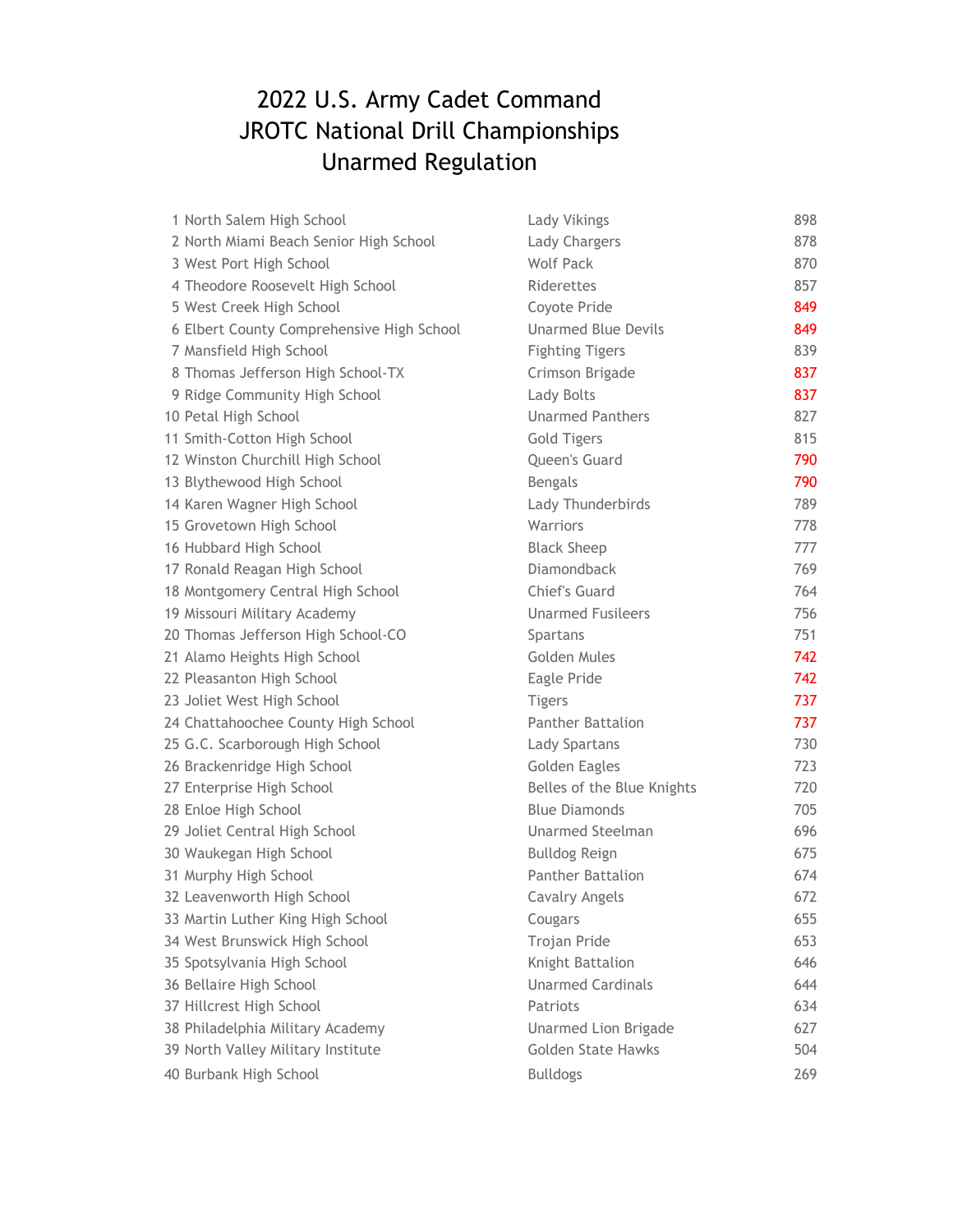#### 2022 U.S. Army Cadet Command JROTC National Drill Championships Unarmed Color Guard

| 1 Ridge Community High School           | Lady Bolts                 | 613 |
|-----------------------------------------|----------------------------|-----|
| 2 Brackenridge High School              | Golden Eagles              | 605 |
| 3 Thomas Jefferson High School-TX       | Crimson Brigade            | 604 |
| 4 Blythewood High School                | Bengals                    | 569 |
| 5 West Creek High School                | Coyote Pride               | 555 |
| 6 Thomas Jefferson High School-CO       | Spartans                   | 551 |
| 7 Enloe High School                     | <b>Blue Diamonds</b>       | 551 |
| 8 Ronald Reagan High School             | Diamondback                | 550 |
| 9 North Salem High School               | Lady Vikings               | 546 |
| 10 Mansfield High School                | <b>Fighting Tigers</b>     | 545 |
| 11 North Miami Beach Senior High School | Lady Chargers              | 542 |
| 12 Leavenworth High School              | Cavalry Angels             | 538 |
| 13 West Port High School                | Wolf Pack                  | 538 |
| 14 Smith-Cotton High School             | <b>Gold Tigers</b>         | 536 |
| 15 Grovetown High School                | Warriors                   | 524 |
| 16 Karen Wagner High School             | Lady Thunderbirds          | 523 |
| 17 Theodore Roosevelt High School       | Riderettes                 | 523 |
| 18 Chattahoochee County High School     | Panther Battalion          | 522 |
| 19 Missouri Military Academy            | <b>Unarmed Fusileers</b>   | 520 |
| 20 Winston Churchill High School        | Queen's Guard              | 511 |
| 21 Montgomery Central High School       | Chief's Guard              | 506 |
| 22 Alamo Heights High School            | Golden Mules               | 486 |
| 23 Hubbard High School                  | <b>Black Sheep</b>         | 475 |
| 24 West Brunswick High School           | <b>Trojan Pride</b>        | 465 |
| 25 Joliet West High School              | <b>Tigers</b>              | 455 |
| 26 Spotsylvania High School             | Knight Battalion           | 451 |
| 27 G.C. Scarborough High School         | Lady Spartans              | 441 |
| 28 Pleasanton High School               | Eagle Pride                | 439 |
| 29 Waukegan High School                 | <b>Bulldog Reign</b>       | 424 |
| 30 Burbank High School                  | <b>Bulldogs</b>            | 422 |
| 31 Enterprise High School               | Belles of the Blue Knights | 418 |
| 32 Bellaire High School                 | <b>Unarmed Cardinals</b>   | 417 |
| 33 Murphy High School                   | <b>Panther Battalion</b>   | 414 |
| 34 Petal High School                    | <b>Unarmed Panthers</b>    | 412 |
| 35 Joliet Central High School           | Unarmed Steelman           | 393 |
| 36 Hillcrest High School                | Patriots                   | 381 |
| 37 Martin Luther King High School       | Cougars                    | 371 |
| 38 North Valley Military Institute      | <b>Golden State Hawks</b>  | 353 |
| 39 Philadelphia Military Academy        | Unarmed Lion Brigade       | 313 |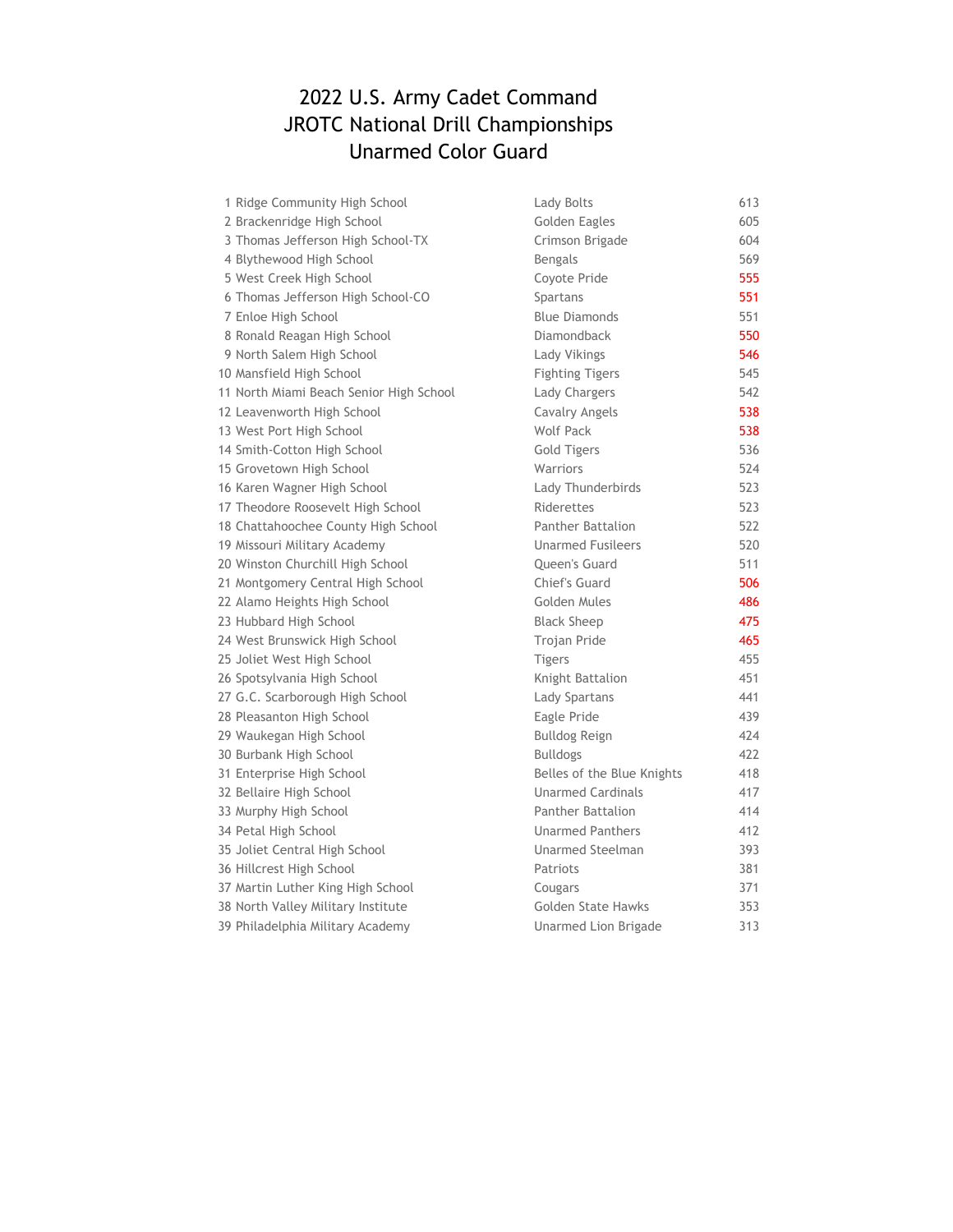#### 2022 U.S. Army Cadet Command JROTC National Drill Championships Unarmed Exhibition

| 1 Theodore Roosevelt High School       | Riderettes                 | 929 |
|----------------------------------------|----------------------------|-----|
| 2 North Miami Beach Senior High School | Lady Chargers              | 838 |
| 3 Leavenworth High School              | Cavalry Angels             | 832 |
| 4 North Salem High School              | Lady Vikings               | 830 |
| 5 Thomas Jefferson High School-TX      | Crimson Brigade            | 823 |
| 6 Ridge Community High School          | Lady Bolts                 | 818 |
| 7 Waukegan High School                 | <b>Bulldog Reign</b>       | 784 |
| 8 West Creek High School               | Coyote Pride               | 767 |
| 9 Ronald Reagan High School            | Diamondback                | 751 |
| 10 Thomas Jefferson High School-CO     | Spartans                   | 744 |
| 11 Karen Wagner High School            | Lady Thunderbirds          | 743 |
| 12 Blythewood High School              | <b>Bengals</b>             | 739 |
| 13 Mansfield High School               | <b>Fighting Tigers</b>     | 735 |
| 14 Winston Churchill High School       | Queen's Guard              | 729 |
| 15 Enloe High School                   | <b>Blue Diamonds</b>       | 684 |
| 16 Hubbard High School                 | <b>Black Sheep</b>         | 658 |
| 17 Brackenridge High School            | Golden Eagles              | 624 |
| 18 Grovetown High School               | Warriors                   | 615 |
| 19 Montgomery Central High School      | Chief's Guard              | 611 |
| 20 Enterprise High School              | Belles of the Blue Knights | 596 |
| 21 Petal High School                   | <b>Unarmed Panthers</b>    | 584 |
| 22 Smith-Cotton High School            | <b>Gold Tigers</b>         | 575 |
| 23 Missouri Military Academy           | <b>Unarmed Fusileers</b>   | 575 |
| 24 Alamo Heights High School           | Golden Mules               | 557 |
| 25 G.C. Scarborough High School        | Lady Spartans              | 557 |
| 26 Murphy High School                  | <b>Panther Battalion</b>   | 552 |
| 27 West Port High School               | Wolf Pack                  | 536 |
| 28 Hillcrest High School               | Patriots                   | 534 |
| 29 West Brunswick High School          | <b>Trojan Pride</b>        | 529 |
| 30 Pleasanton High School              | Eagle Pride                | 488 |
| 31 Bellaire High School                | <b>Unarmed Cardinals</b>   | 470 |
| 32 Spotsylvania High School            | Knight Battalion           | 451 |
| 33 North Valley Military Institute     | Golden State Hawks         | 443 |